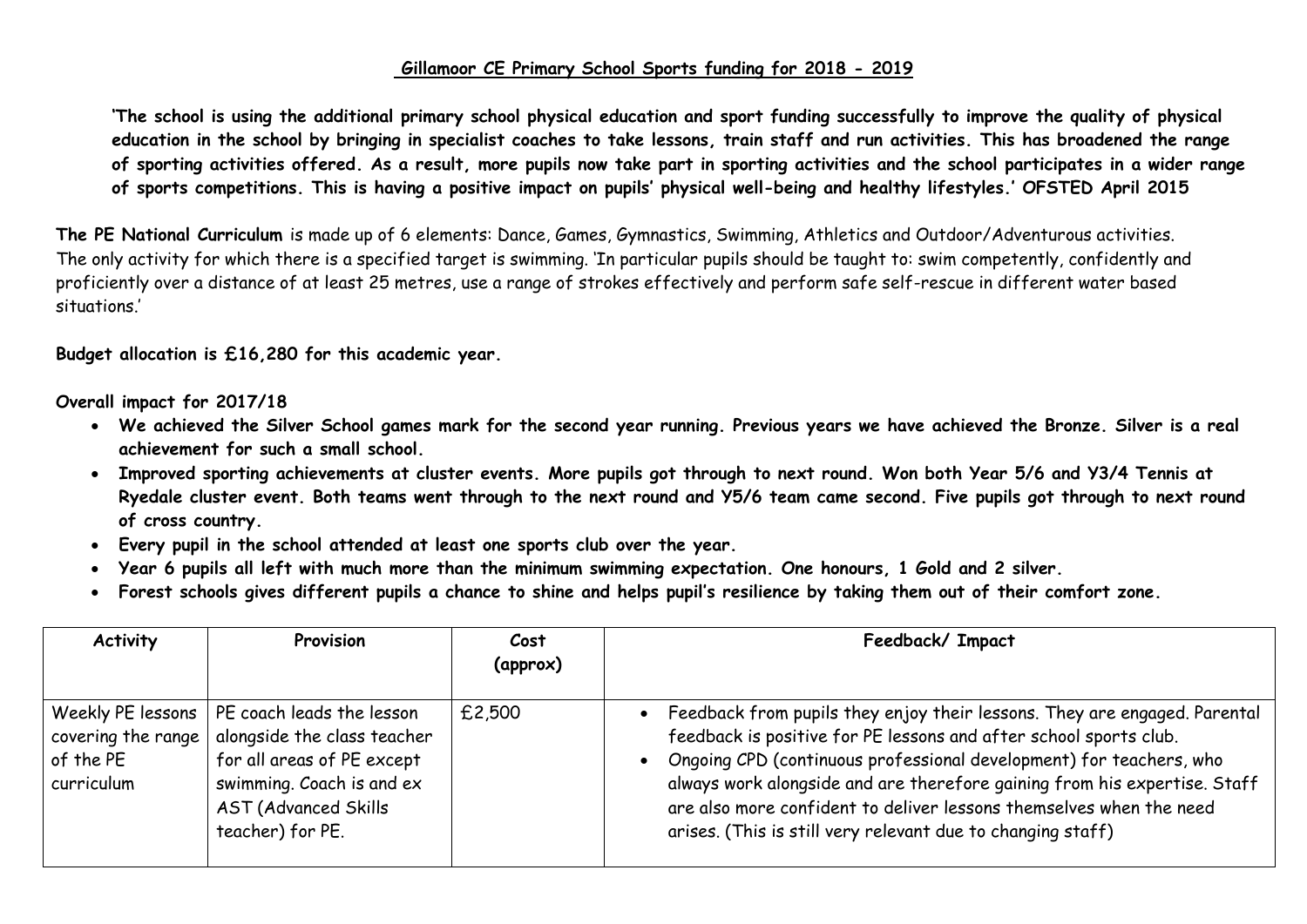|                                                                          |                                                                                                                                                                             |        | AT is regularly the additional teacher and also carries out a termly<br>$\bullet$<br>observations to ensure of the required standard.<br>The lessons have also been observed as part of an LA monitoring review in<br>$\bullet$<br>June 2014 and OFSTED in April 2015.<br>'The school is using the additional primary school physical education and<br>$\bullet$<br>sport funding successfully to improve the quality of physical education in<br>the school by bringing in specialist coaches to take lessons, train staff and<br>run activities. This has broadened the range of sporting activities offered.<br>As a result, more pupils now take part in sporting activities and the school<br>participates in a wider range of sports competitions. This is having a<br>positive impact on pupils' physical well-being and healthy lifestyles.'<br>OFSTED April 2015<br>As well as taking part in more sporting competitions with local schools we<br>are also more successful in our final placing. |
|--------------------------------------------------------------------------|-----------------------------------------------------------------------------------------------------------------------------------------------------------------------------|--------|-----------------------------------------------------------------------------------------------------------------------------------------------------------------------------------------------------------------------------------------------------------------------------------------------------------------------------------------------------------------------------------------------------------------------------------------------------------------------------------------------------------------------------------------------------------------------------------------------------------------------------------------------------------------------------------------------------------------------------------------------------------------------------------------------------------------------------------------------------------------------------------------------------------------------------------------------------------------------------------------------------------|
| <b>Weekly Forest</b><br>schools                                          | Hidden Horizons at Dalby<br>Forest Different venue,<br>different leader and<br>Autumn term this year so<br>pupils experience a<br>different season, location<br>and leader. | £1,600 | This was a new idea in summer 2016 to develop outdoor learning and using<br>$\bullet$<br>the environment.<br>Teachers working with a qualified forest schools adult.<br>$\bullet$<br>Pupils were engaged, enjoyed the work and developed confidence and<br>$\bullet$<br>teamwork.<br>Adults could see the progress the pupils made with this work.<br>$\bullet$<br>Helps develop pupils' resilience.<br>$\bullet$<br>Pupils encouraged to work outside their comfort zone.<br>$\bullet$<br>Pupils enjoy it, feedback from school survey. Pupils asked to do it again.                                                                                                                                                                                                                                                                                                                                                                                                                                     |
| 12 weeks<br>specialist cricket<br>coaching<br>Chance to shine<br>package | Community cricket coach<br>12 weeks summer term                                                                                                                             | £300   | This was a new idea in June 2016 which was very popular.<br>$\bullet$<br>Children and staff benefited from this very specialist coach.<br>$\bullet$<br>Children's cricketing ability has improved. As has their interest in many<br>$\bullet$<br>cases. See cricket surveys summer 2018.                                                                                                                                                                                                                                                                                                                                                                                                                                                                                                                                                                                                                                                                                                                  |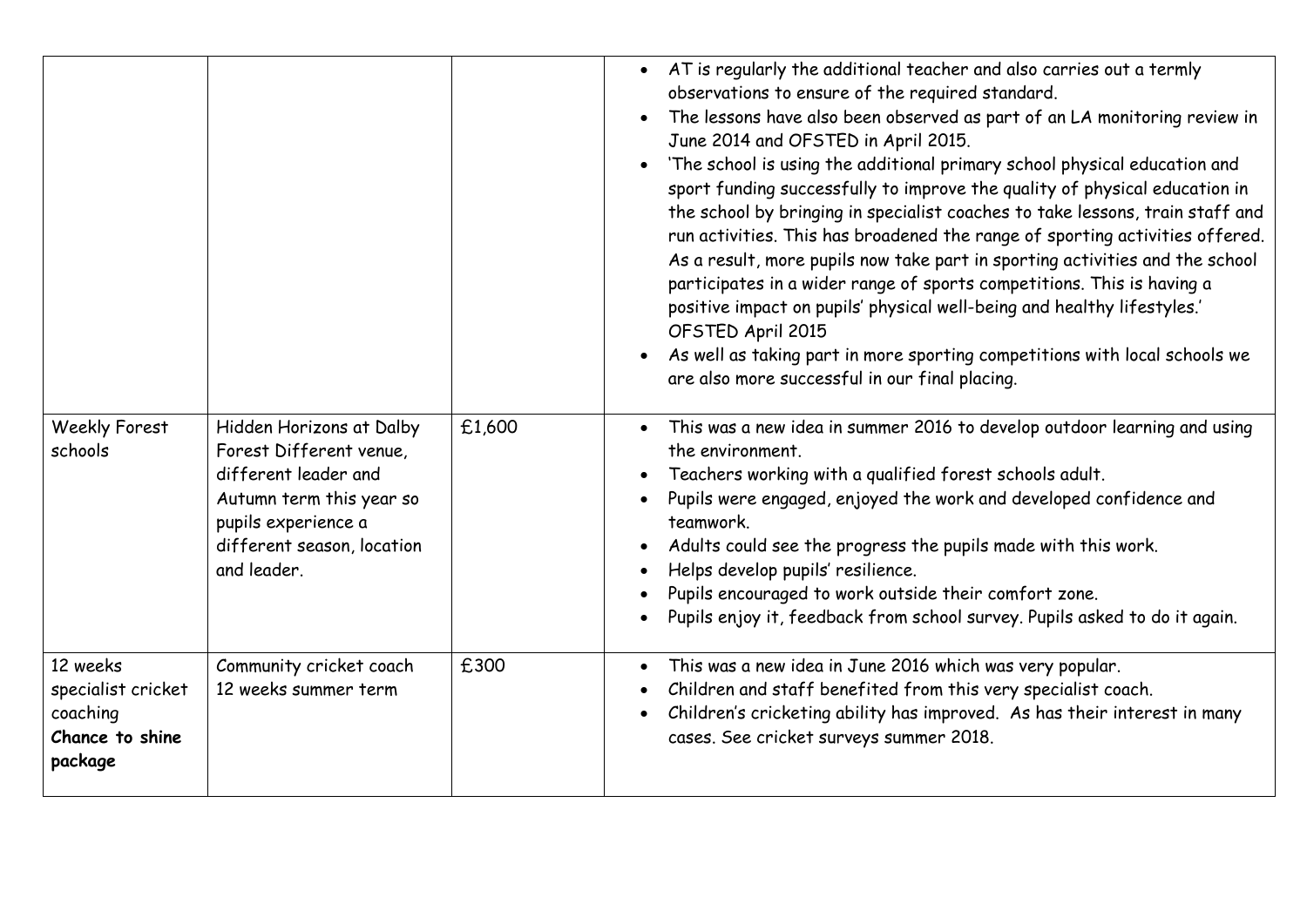| Weekly sports<br>club Tuesdays                                                                                  | 'Sports club' a range of<br>activities are completed<br>during each session.<br>6 weeks autumn term first<br>half<br>5 weeks spring term second<br>half<br>13 weeks summer                                                     | Cost split<br>Parents, PTA<br>and school.<br>£400                                               | Pupils enjoy the club and their skills have improved.<br>$\bullet$<br>Feedback from PTA and parents is very positive.<br>$\bullet$<br>Pupils and parents like the range of skills covered throughout the year.<br>$\bullet$<br>Attendance is about 63%, which is about the same as in previous years<br>$\bullet$<br>since DM took over the club.                                                                                                                                                                                                                                                                                                                                            |
|-----------------------------------------------------------------------------------------------------------------|--------------------------------------------------------------------------------------------------------------------------------------------------------------------------------------------------------------------------------|-------------------------------------------------------------------------------------------------|----------------------------------------------------------------------------------------------------------------------------------------------------------------------------------------------------------------------------------------------------------------------------------------------------------------------------------------------------------------------------------------------------------------------------------------------------------------------------------------------------------------------------------------------------------------------------------------------------------------------------------------------------------------------------------------------|
| Gym club<br>Wednesdays                                                                                          | 6 weeks second half autumn<br>term                                                                                                                                                                                             | Cost split<br>Parents, PTA<br>and school £100                                                   | New club autumn 2017 requested by some pupils after success of Gym<br>$\bullet$<br>sessions in school and pupils achieving their BAGA awards.                                                                                                                                                                                                                                                                                                                                                                                                                                                                                                                                                |
| Cluster events at<br>Ryedale school.<br>Termly visits to<br>school by Ryedale<br>PE teacher for a<br>PE lesson. | A range of events run by PE<br>teacher at Ryedale school.<br>This will take place across<br>the year and there will be<br>competitions for Y1 - 6 at<br>different times.                                                       | $£1000 +$<br>+ transport<br>costs and<br>additional<br>TA/sports coach<br>hours where<br>needed | G&T club 2017/18 4 attended 2 were selected.<br>$\bullet$<br>Termly visits from Ryedale PE teacher to teach juniors/infants PE.<br>$\bullet$<br>Specialist PE teaching impacts on pupil performance. CPD for class<br>teachers.<br>Some of the above sessions take place at Ryedale school in the gym, giving<br>our pupils the opportunity to use the bigger equipment and also visit<br>Ryedale School.<br>Attendance at cluster sporting events. Our placings are improving which is<br>$\bullet$<br>great for a small school. We won both tennis competition in summer 2018.<br>Aids transition to Ryedale. Pupils will be familiar with another teacher and<br>$\bullet$<br>the school. |
| Swimming                                                                                                        | Swimming is taught by<br>qualified school staff (TA),<br>some pool staff and a<br>volunteer (who is ASA<br>teacher qualified), in order<br>to maximise the number of<br>groups so pupils are able to<br>make maximum progress. | Approx. 38<br>weeks<br>£2,500                                                                   | The school has a high standard of swimming. Y6 pupils leave with Bronze<br>$\bullet$<br>award as a minimum, many achieving Silver and Gold and some Honours.<br>All Y6 leavers meet the swimming competency requirements and left with a<br>$\bullet$<br>minimum of Silver 2017/18.<br>Swimming and Water safety is a life skill.<br>$\bullet$<br>Swimming takes place regardless of the weather.<br>$\bullet$<br>We do very well in the cluster swimming gala despite very small numbers<br>$\bullet$<br>and very few boys.                                                                                                                                                                 |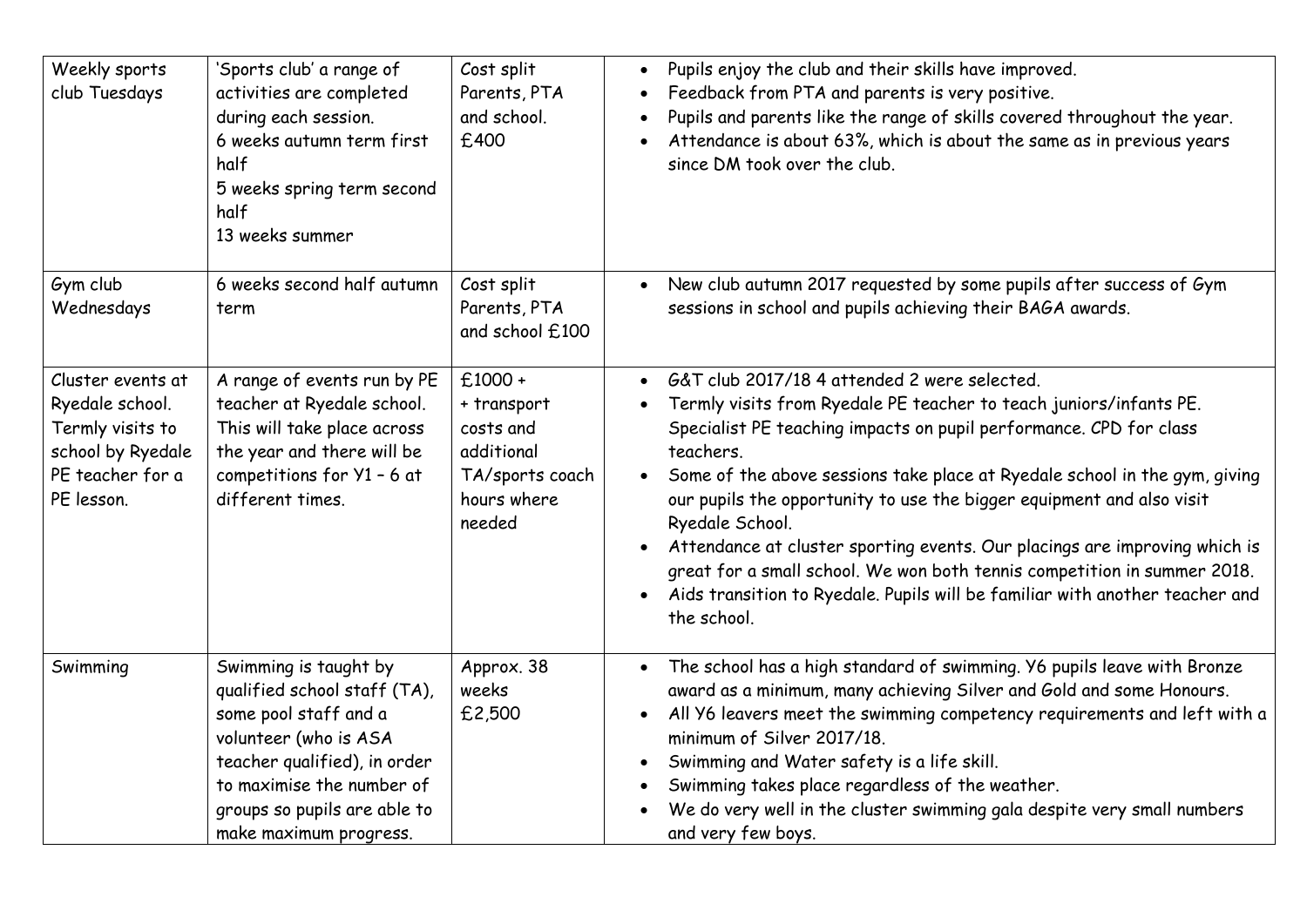| TA supporting PE<br>and Physical<br>activities          | 21/2 hours a week multi<br>skills club/other sports club<br>6 weeks autumn first half<br>5 weeks spring second half<br>12 weeks summer<br>Hours to take children to<br>cluster and collaboration<br>sports events<br>Approx. 20 events, 40 hours | £3,500<br>approx                                  | Additional club for Y 2 - 6, enjoyed by many pupils. Attendance about 65%<br>$\bullet$<br>of those eligible to attend.<br>Pupils enjoy taking part in these competitions and are now more successful.<br>Chance to meet other children from other schools.<br>Aids transition as meet others who will move onto Ryedale |
|---------------------------------------------------------|--------------------------------------------------------------------------------------------------------------------------------------------------------------------------------------------------------------------------------------------------|---------------------------------------------------|-------------------------------------------------------------------------------------------------------------------------------------------------------------------------------------------------------------------------------------------------------------------------------------------------------------------------|
| Village sports<br>field                                 | Sports field used at least<br>twice a week when the<br>weather is good enough,<br>sometimes more.<br>Weekly PE both classes<br>Additional lessons at other<br>times and sports day etc.                                                          | £800 a year                                       | Outdoor resource needed for PE, playground not really suitable for most<br>$\bullet$<br>games<br>Safe, appropriate space for most PE activities                                                                                                                                                                         |
| Transport for<br>cluster and<br>collaboration<br>events | Ryedale cluster approx. 12<br>events for KS2, 3 for KS1<br>Howardian collaboration 8<br>events planned for KS2<br>pupils and 5 for KS1                                                                                                           | £400<br>approx                                    | Pupils enjoy taking part in these competitions.<br>$\bullet$<br>Chance to meet other children from other schools.<br>Aids transition as meet others who will move onto Ryedale                                                                                                                                          |
| Resources - biking<br>resources for<br>infants          | 2 balance bikes and 2 new<br>bikes for EYFS/infants<br>class<br>4 helmets                                                                                                                                                                        | £176.00<br><b>Balance bikes</b><br>£43.96 helmets | Bikes we had too easy for pupils needed more challenge.                                                                                                                                                                                                                                                                 |
| Bikeablility<br>Juniors                                 | 2 day bikeability training<br>for juniors summer term<br>2019                                                                                                                                                                                    | £3,000 approx                                     | Bikeability no longer funded for by county.<br>$\bullet$<br>Health and safety and a life skill that pupils need to experience.<br>Some of our pupils do cycle to school from the local area, especially<br>Fadmoor.                                                                                                     |